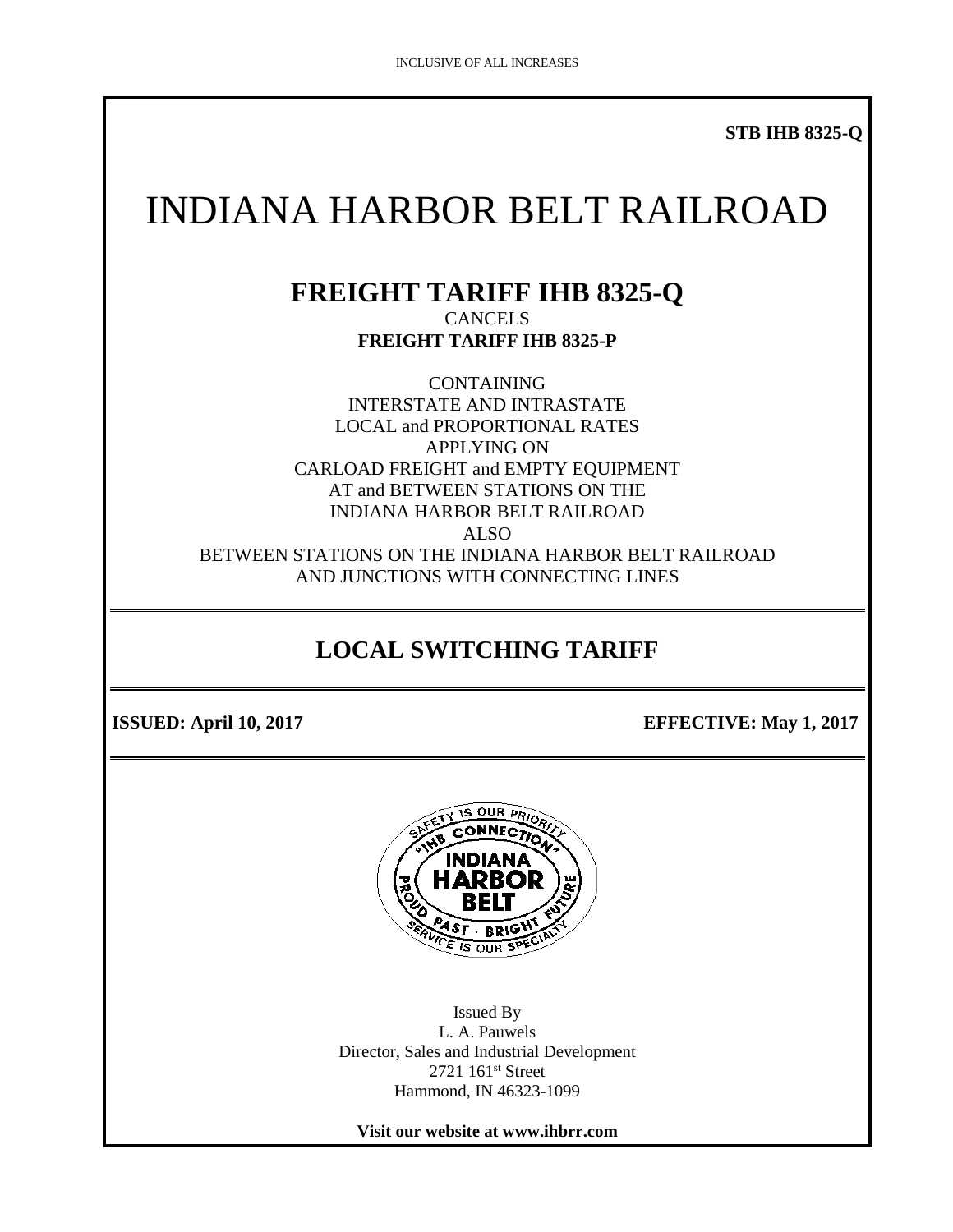# **TABLE OF CONTENTS**

| <b>SUBJECT</b>                                      | <b>ITEM</b> | <b>PAGE</b>    |
|-----------------------------------------------------|-------------|----------------|
| ABBREVIATIONS, EXPLANATION of                       |             | 9              |
| ALL STATIONS, DEFINITION of                         | 200         | $\overline{7}$ |
| ALTERNATION of RATES and MINIMUM WEIGHTS            | 70          | 5              |
| ARTICULATED EQUIPMENT                               | 160         | 6              |
| CANCELLING ITEMS, METHOD of                         | 75          | 5              |
| <b>CAPACITIES and DIMENSIONS of CARS</b>            | 45          | $\overline{4}$ |
| CHICAGO SWITCHING DISTRICT, DEFINITION of           | 120         | 6              |
| CONNECTING LINES and JUNCTION POINTS, LIST of       |             | 3              |
| <b>CONSECUTIVE NUMBERS</b>                          | 40          | $\overline{4}$ |
| DEMURRAGE and STORAGE RULES and CHARGES             | 110         | 6              |
| EMPTY FREIGHT CARS, HANDLING of                     | 130         | 6              |
| <b>EXPLOSIVES, DANGEROUS ARTICLES</b>               | 15          | $\overline{4}$ |
| <b>FUEL SURCHARGE</b>                               | 65          | 5              |
| INDUSTRIES, LIST OF, and USE of PRIVATE SIDING      | 140         | $\sqrt{6}$     |
| <b>INTERMEDIATE APPLICATION</b>                     | 80          | 5              |
| INTRA-STATE TRAFFIC, APPLICATION on                 | 180         | $\overline{7}$ |
| <b>ITEMS AND/OR PROVISIONS NOT BROUGHT FORWARD</b>  | 55          | 5              |
| NATIONAL SERVICE ORDER                              | 60          | 5              |
| NON-APPLICATION of TRANSIT PRIVILEGES               | 190         | $\overline{7}$ |
| NON-APPLICATION of UFC RULES 24 and 29              | 170         | 6              |
| PAYMENT of CHARGES                                  | 135         | 6              |
| PRIVATE CAR, DEFINITION of                          | 125         | 6              |
| <b>RATES and CHARGES</b>                            | 1200-1300   | 8              |
| <b>REFERENCE MARKS</b>                              |             | 9              |
| REFERENCE to TARIFFS, ITEMS, NOTES, RULES, ETC.     | 20          | $\overline{4}$ |
| REGULATED and DEREGULATED RATE INFORMATION          | 107         | 6              |
| REISSUED MATTER, METHOD of DENOTING                 | 100         | $rac{5}{7}$    |
| STATION and JUNCTION POINTS, RATE GROUP APPLICATION | 210         |                |
| <b>STATION LIST and CONDITIONS</b>                  | 10          | $\overline{4}$ |
| STRAIGHT or MIXED CARLOADS                          | 105         | 5              |
| UNIFORM CLASSIFICATION, DESCRIPTION of              | 5           | $\overline{4}$ |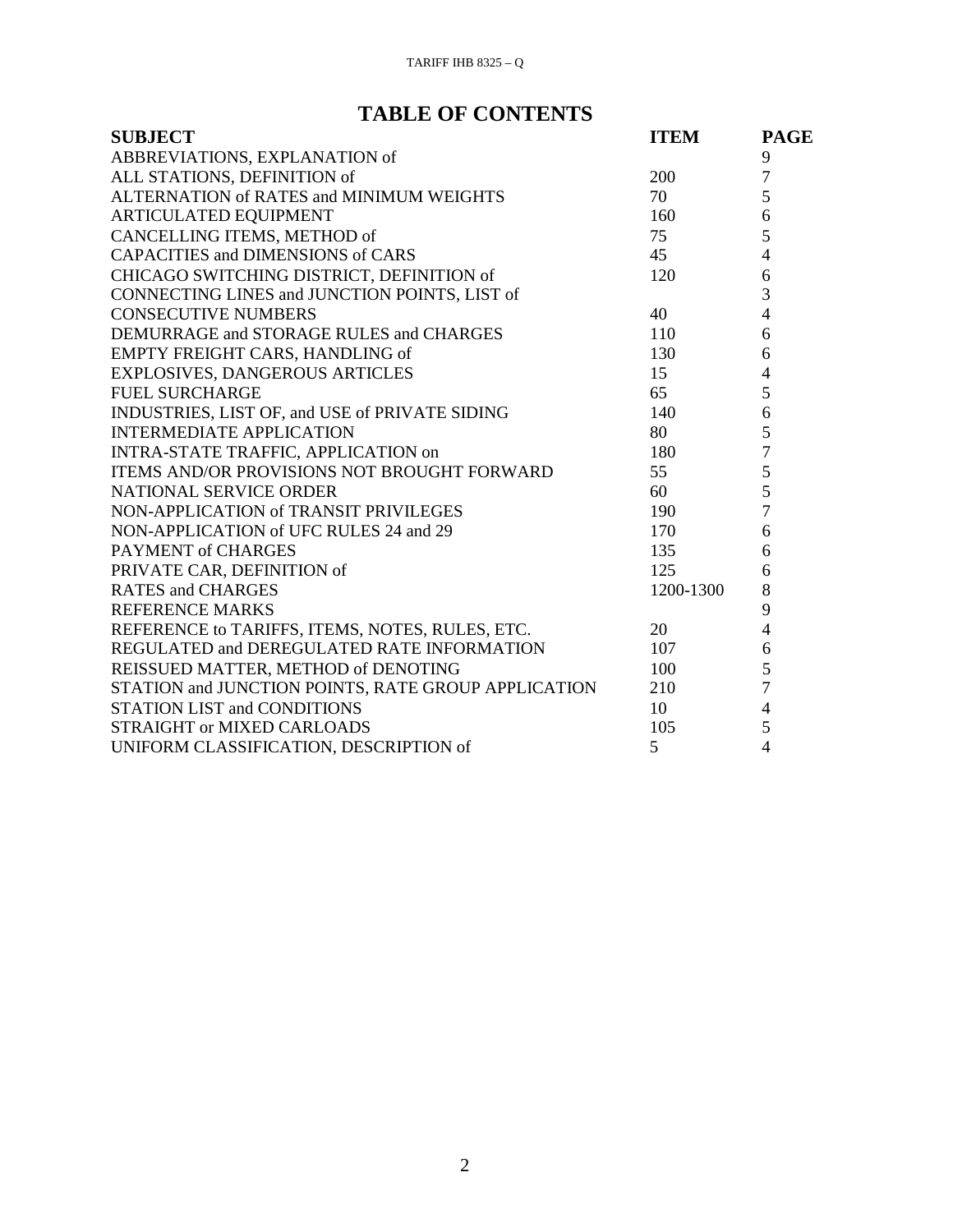|             | Railroad (see Note below)          | <b>Junction (Alternate Name)</b>  |
|-------------|------------------------------------|-----------------------------------|
| <b>BNSF</b> | <b>BNSF Railway Company</b>        | Blue Island, IL                   |
|             |                                    | Gibson, IN                        |
|             |                                    | La Grange (Congress Park), IL     |
|             |                                    | McCook, IL                        |
| <b>BOCT</b> | Baltimore & Ohio Chicago Terminal  | Blue Island, IL                   |
| <b>BRC</b>  | Belt Railway Company of Chicago    | Argo, IL                          |
| <b>CFE</b>  | Chicago, Fort Wayne and Eastern    | Blue Island, IL                   |
| <b>CIC</b>  | Cedar Rapids and Iowa City         | Argo, IL (via BRC)                |
| <b>CLCY</b> | Chessie Logistics                  | Thompson, IL                      |
| <b>CN</b>   | Canadian National Railway          | Blue Island, IL                   |
|             |                                    | Broadview, IL                     |
|             |                                    | Gibson, IN                        |
|             |                                    | Indiana Harbor, IN                |
|             |                                    | Riverdale (Highlawn), IL          |
|             |                                    | Norpaul (Schiller Park), IL       |
| <b>CPRS</b> | Canadian Pacific Railway           | Blue Island, IL                   |
|             |                                    | Gibson, IN                        |
|             |                                    | Norpaul (Bensenville), IL         |
| <b>CRL</b>  | Chicago Rail Link                  | Blue Island, IL                   |
| <b>CSS</b>  | Chicago SouthShore & South Bend    | Burnham, IL                       |
| <b>CSXT</b> | <b>CSX</b> Transportation          | Blue Island, IL                   |
|             |                                    | East Chicago (Indiana Harbor), IN |
|             |                                    | Gibson, IN                        |
| <b>GRW</b>  | Gary Railway                       | Indiana Harbor, IN                |
| <b>IAIS</b> | Iowa Interstate Railroad           | Blue Island, IL                   |
| <b>INRD</b> | Indiana Railroad                   | Argo, IL (via BRC)                |
| <b>NS</b>   | Norfolk Southern Railway           | Blue Island, IL                   |
|             |                                    | Burnham (Calumet Yard), IL        |
|             |                                    | Burns Harbor, IN                  |
|             |                                    | Gibson, IN                        |
|             |                                    | Indiana Harbor, IN                |
|             |                                    | Osborn, IN                        |
| <b>SCIH</b> | South Chicago and Indiana Harbor   | Argo, IL (via BRC)                |
| UP          | <b>Union Pacific Railroad</b>      | Argo, IL                          |
|             |                                    | Blue Island (Dolton), IL          |
|             |                                    | Norpaul (Proviso), IL             |
|             | WSOR Wisconsin & Southern Railroad | Argo, IL (via BRC)                |

#### **List of Connecting Lines and Junction Points**

Note: In connection with some carriers, multiple junctions exist for the purpose of interchanging different Origin/Destination traffic as dictated by operating agreements between the IHB and that carrier, and are subject to change.

When Junctions are used for rate-making purposes in this tariff, and multiple Junctions for a carrier exist, the Junction to apply is the Junction of actual route of movement.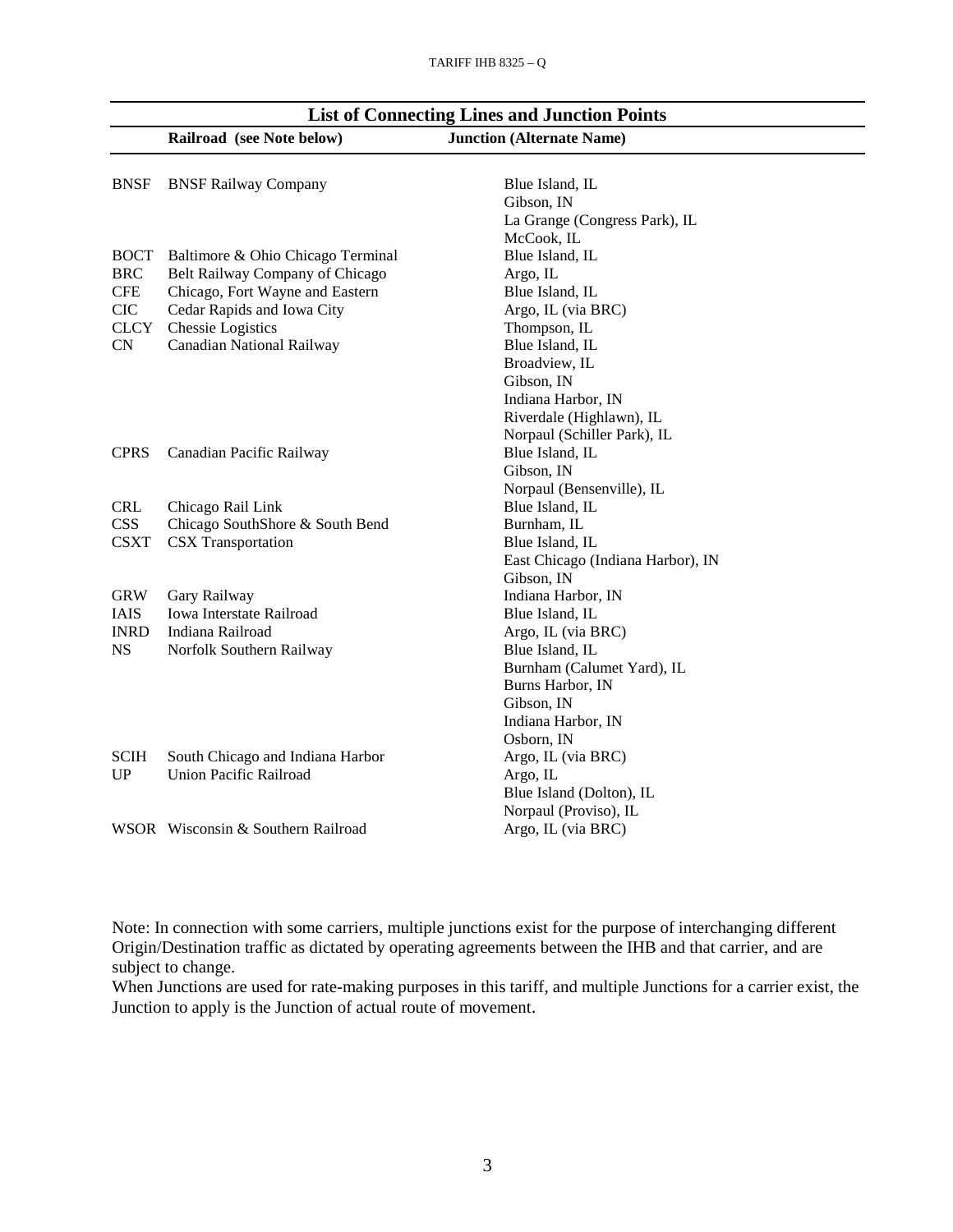#### **RULES AND OTHER GOVERNING PROVISIONS**

#### **GENERAL RULES AND REGULATIONS**

#### **ITEM 5 – DESCRIPTION OF UNIFORM CLASSIFICATION**

The term "Uniform Classification" when used herein means, Uniform Freight Classification UFC 6000 – Series, issued by Uniform Classification Committee, Agent.

#### **ITEM 10 – STATION LIST AND CONDITIONS**

This tariff is governed by the Official List of Open and Prepay Stations OPSL 6000 – Series, issued by Station List Publishing Company, Agent, to the extent shown below:

#### **PREPAY REQUIREMENTS AND STATIONS CONDITIONS;** for additions and

abandonment of stations, and except as otherwise shown herein, for prepay requirements, changes in names of stations, restrictions as to acceptance or delivery of freight and changes in station facilities. When a station is abandoned as of a date specified in the above named tariff, the rates from and to such station as published in this tariff are inapplicable on and after that date.

**GEOGRAPHICAL LIST OF STATIONS;** for geographical locations of stations that are referred to in this tariff by station numbers.

**STATION NUMBERS;** for the identification of stations, when stations are shown, or referred to, by number in this tariff.

# **ITEM 15 – EXPLOSIVES, DANGEROUS ARTICLES**

For rules and regulations governing the transportation of explosives and other dangerous articles by freight, also specifications for shipping containers and restrictions governing the acceptance and transportation of explosives and other dangerous articles, see STB BOE 6000 Series, AAR, Bureau of Explosives.

#### **ITEM 20 – REFERENCE TO TARIFFS, ITEMS, NOTES, RULES, ETC.**

Where reference is made in this tariff to tariffs, items, notes, rules, etc., such references are continuous and include supplements to and successive issues of such tariffs and reissues of such item, notes, rules etc.

#### **ITEM 40 – CONSECUTIVE NUMBERS**

Where consecutive numbers are represented in this tariff by the first and last numbers connected by the word "to" or a hyphen they will be understood to include both of the numbers shown. If the first number only bears a reference mark, such reference mark also applies to the last number shown and to all numbers between the first and last numbers.

#### **ITEM 45 – CAPACITIES AND DIMENSIONS OF CARS**

For marked capacities, lengths, dimensions and cubical capacities of cars, see The Official Railway Equipment Register, R.E.R Publishing Corporation, Agent.

Cars may not be loaded in excess of the maximum load limit stenciled on the car.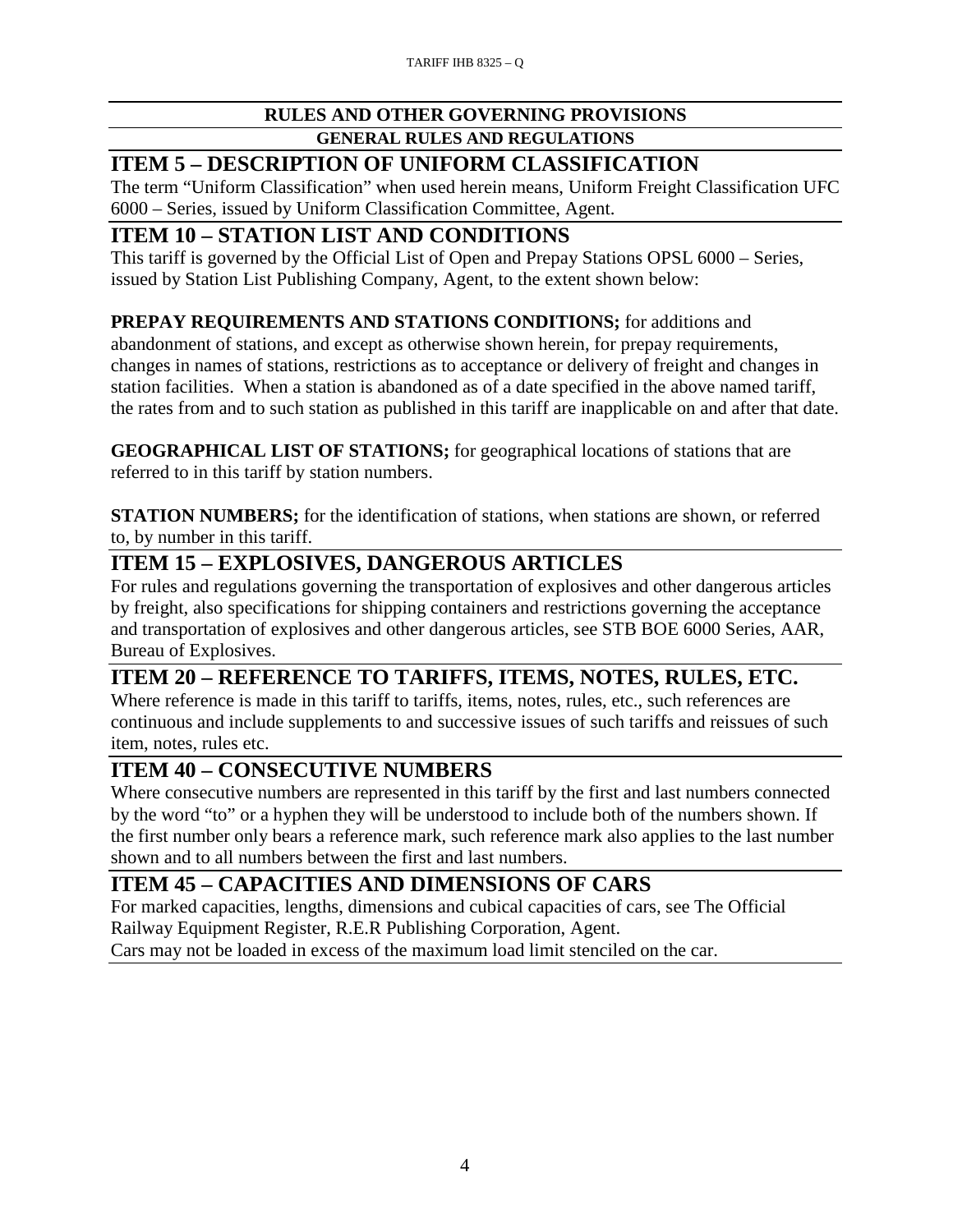#### **RULES AND OTHER GOVERNING PROVISIONS**

#### **GENERAL RULES AND REGULATIONS**

# **ITEM 55 - ITEMS AND/OR PROVISIONS NOT BROUGHT FORWARD**

Items and/or provisions formerly shown and not brought forward are hereby cancelled.

# **ITEM 60 – NATIONAL SERVICE ORDER**

This tariff is subject to provisions of various Surface Transportation Board Service Orders and General Permits as shown in Tariff STB NSO 6100 – Series.

### **Item 65 – FUEL SURCHARGE**

Application of fuel surcharge cancelled effective December 1<sup>st</sup> 2008.

#### **ITEM 70 – ALTERNATION – CARLOAD RATES AND VARYING MINIMUM WEIGHTS**

When two or more carload rates are provided in the same rate item, for application on the same commodity from and to the same points, apply that rate which results in the lowest charge based upon the actual or authorized estimated weight of the shipment, but not less than the minimum published in connection with the rate used.

# **ITEM 75 – METHOD OF CANCELING ITEMS**

As this tariff is supplemented, numbered items with letter suffixes cancel correspondingly numbered items in the original tariff or in a prior supplement. Letter suffixes will be used in alphabetical sequence starting with A.

**EXAMPLE:** Item 5-A cancels Item 5 and Item 10-B cancels Item 10-A in a prior supplement, which in turn cancelled Item 10.

#### **ITEM 80 – INTERMEDIATE APPLICATION**

There will be no intermediate application of rates published in this tariff.

#### **ITEM 100 – METHOD OF DENOTING REISSUED MATTER IN SUPPLEMENTS**

Each supplement issued will contain all changes made since the last reissue of the tariff. To determine if the correct item is being cited refer to the last reissue of the tariff and the latest supplement to that reissue where the change is first listed. To determine its original effective date, consult the supplement in which the reissued matter first became effective.

# **ITEM 105 – STRAIGHT OR MIXED CARLOAD APPLICATION**

Where individual commodity descriptions herein include two or more articles subject to the same carload rates, such rates are applicable upon straight or mixed carload shipments of the articles named, unless otherwise specifically indicated therein.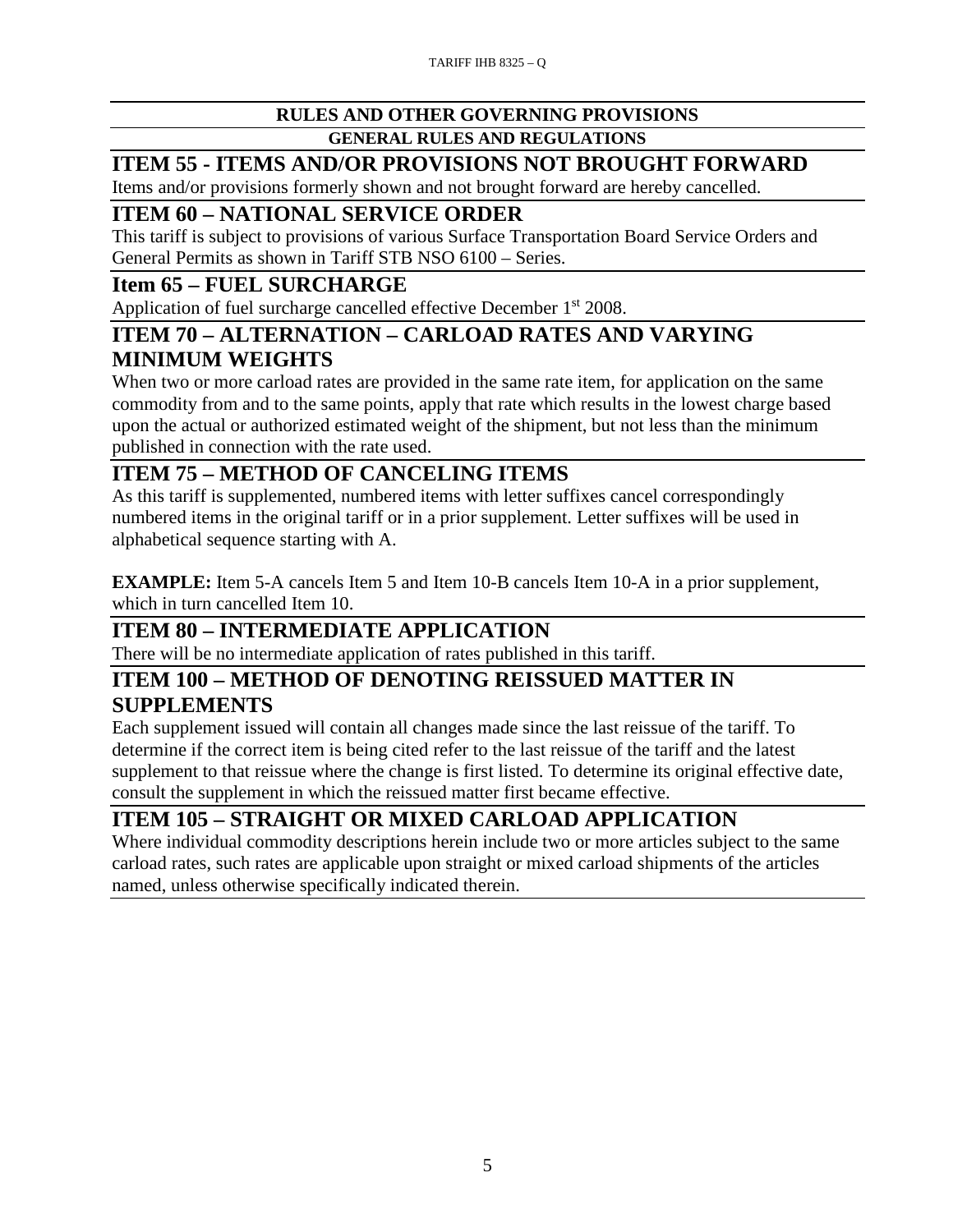#### **RULES AND OTHER GOVERNING PROVISIONS GENERAL RULES AND REGULATIONS**

### **ITEM 107 – REGULATION AND DEREGULATION RATE INFORMATION**

This publication names rates, some of which are subject to regulation by the STB, and some of which are not subject to STB regulation. Rates included in this publication which are not subject to STB regulation are included for the sole purpose of providing rate information and are subject to increases as may be provided by publication of this Tariff.

# **ITEM 110 – DEMURRAGE AND STORAGE RULES AND CHARGES**

Freight transported in connection with this tariff will be subject to demurrage rules, regulations and charges as provided in STB IHB 6004 - Series.

# **ITEM 120 – DEFINITION OF CHICAGO SWITCHING DISTRICT**

The term "Chicago Switching District" as used in this tariff shall incorporate the Chicago Switching District as defined in tariff STB WTL 8020 – Series.

# **ITEM 125 - DEFINITION OF PRIVATE CAR**

The terms "Private Car" or "Cars of Private Ownership" when used in this tariff are defined as cars bearing other than railroad reporting marks that are owned by individuals, firms, corporations, or car companies, including cars owned and/or operated by railroad controlled car lines.

# **ITEM 130 - HANDLING OF EMPTY FREIGHT CAR**

Except as otherwise provided, rates and charges named in this tariff on carload freight include the return of the empty car after unloading or the delivery of an empty car to receive a loaded movement.

# **ITEM 135 - PAYMENT OF CHARGES**

Rates and charges named in this tariff must be prepaid or satisfactory arrangements made to insure payment.

# **ITEM 140 - LIST OF INDUSTRIES AND USE OF PRIVATE SIDING**

For list of industries located at stations on the IHB within the Chicago Switching District, refer to the IHB website [www.ihbrr.com.](http://www.ihbrr.com/)

When change in name of firm or industry or change in ownership occurs, the switching charge as shown in tariff will apply in connection with successor at same location.

#### **ITEM 160 – ARTICULATED EQUIPMENT**

When cars are coupled in an articulated fashion and operated under one reporting mark or car number, each unit, section, or platform of the articulated equipment will be considered as a separate car and charged for at rates named for each unit handled.

# **ITEM 170 - NON-APPLICATION OF UFC RULES 24 AND 29**

Except as specifically provided in individual rate items, rates and charges named in this tariff are not subject to UFC rules 24 or 29 or exceptions thereto, or any other similar provision that permits the use of more than one car as one carload.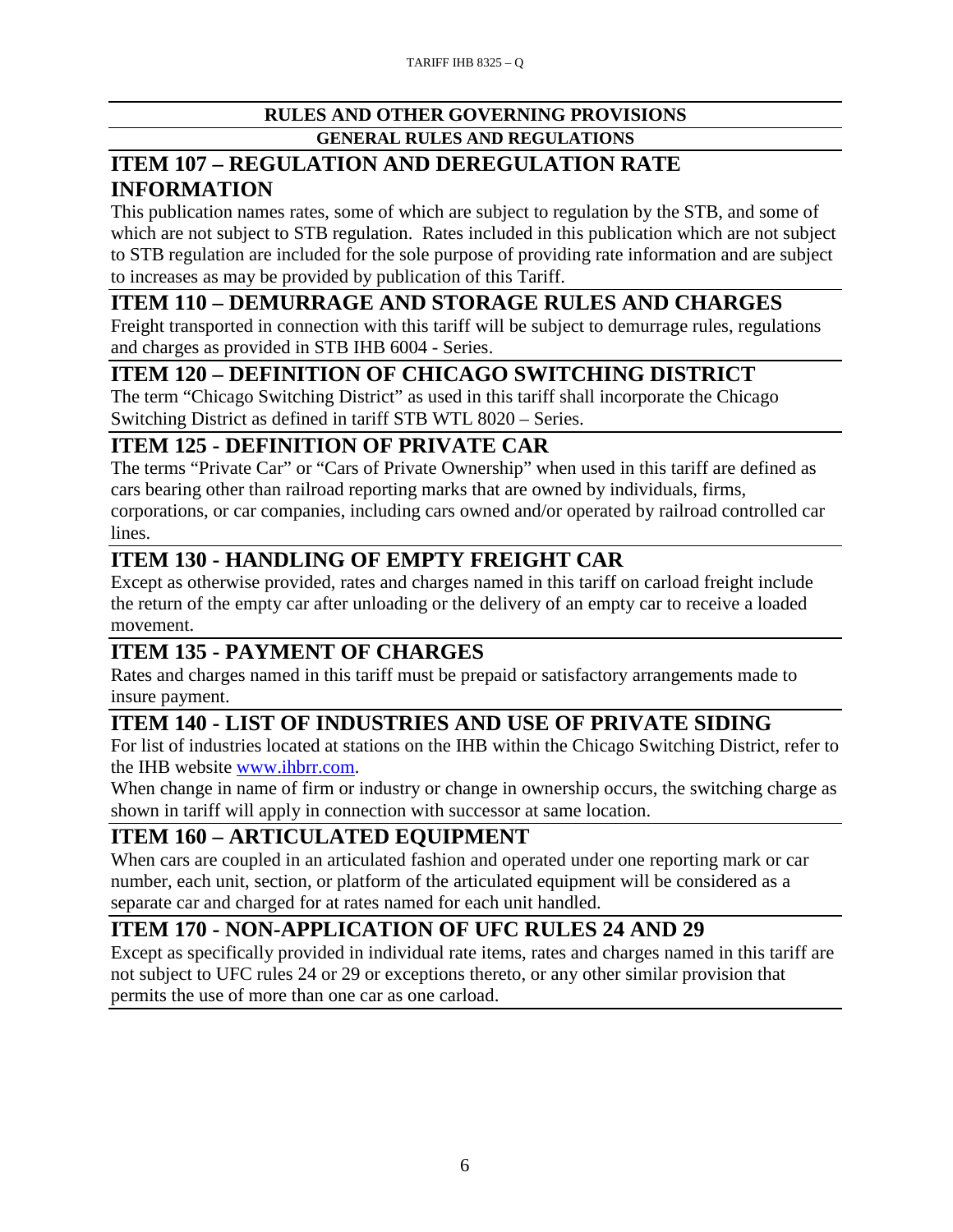# **RULES AND OTHER GOVERNING PROVISIONS**

#### **GENERAL RULES AND REGULATIONS**

#### **ITEM 180 – APPLICATION OF INTRA-STATE TRAFFIC**

Rates, charges, rules, and regulations named in this tariff apply on inter-state traffic and will also apply on Indiana and Illinois intra-state traffic.

#### **ITEM 190 - NON-APPLICATION OF TRANSIT PRIVILEGES**

Rates in this tariff are not subject to transit privileges of any kind, including stopping in transit for completion of loading or partial unloading.

Shipments moving on the rates in this tariff cannot be recorded for transit privileges at destination, nor surrendered to offset outbound shipments under transit where transit tariffs do not require inbound billing be recorded.

#### **SPECIAL RULES AND REGULATIONS – LIMITED**

# **ITEM 200 - DEFINITION OF "ALL STATIONS"**

(Applies only when specific reference is made hereto) Rates named in this tariff with application from, to or between "All Stations" will include all IHB Industries, Team Tracks and Junctions with Connecting Lines named in Item 210.

#### **ITEM 210 - LIST OF APPLICABLE STATIONS and JUNCTION POINTS**

When Items in this tariff make specific reference to this Item, shipments from or to Stations or Junctions in Column A will take same rates as published for Rate Group Stations listed in Column B.

| <b>COLUMN A</b>                                                                                           | <b>COLUMN B</b> | <b>COLUMN A</b>    | <b>COLUMN B</b>           |  |
|-----------------------------------------------------------------------------------------------------------|-----------------|--------------------|---------------------------|--|
| <b>STATION OR</b><br><b>STATION OR</b><br><b>RATE GROUP STATION</b><br><b>JUNCTION</b><br><b>JUNCTION</b> |                 |                    | <b>RATE GROUP STATION</b> |  |
| Alsip, IL                                                                                                 | Blue Island, IL | Hammond, IN        | Gibson, IN                |  |
| Argo, IL                                                                                                  | Argo, IL        | Hegewisch, IL      | Gibson, IN                |  |
| Bellwood, IL                                                                                              | Argo, IL        | Indiana Harbor, IN | Gibson, IN                |  |
| Bensenville, IL                                                                                           | Argo, IL        | Kensington, IL     | Gibson, IN                |  |
| Blue Island, IL                                                                                           | Blue Island, IL | La Grange, IL      | Argo, IL                  |  |
| Bridgeview, IL                                                                                            | Blue Island, IL | McCook, IL         | Argo, IL                  |  |
| Broadview, IL                                                                                             | Argo, IL        | Melrose Park, IL   | Argo, IL                  |  |
| Burnham, IL                                                                                               | Gibson, IN      | North Hammond, IN  | Gibson, IN                |  |
| Calumet City, IL                                                                                          | Gibson, IN      | Norpaul, IL        | Argo, IL                  |  |
| Chicago Ridge, IL                                                                                         | Blue Island, IL | Osborn, IN         | Gibson, IN                |  |
| Dolton, IL                                                                                                | Blue Island, IL | Proviso, IL        | Argo, IL                  |  |
| East Chicago, IN                                                                                          | Gibson, IN      | Riverdale, IL      | Blue Island, IL           |  |
| Franklin Park, IL                                                                                         | Argo, IL        | Roby, IN           | Gibson, IN                |  |
| Gary, IN                                                                                                  | Gibson, IN      | South Chicago, IL  | Gibson, IN                |  |
| Gibson, IN                                                                                                | Gibson, IN      | Whiting, IN        | Gibson, IN                |  |
| Grasselli, IN                                                                                             | Gibson, IN      |                    |                           |  |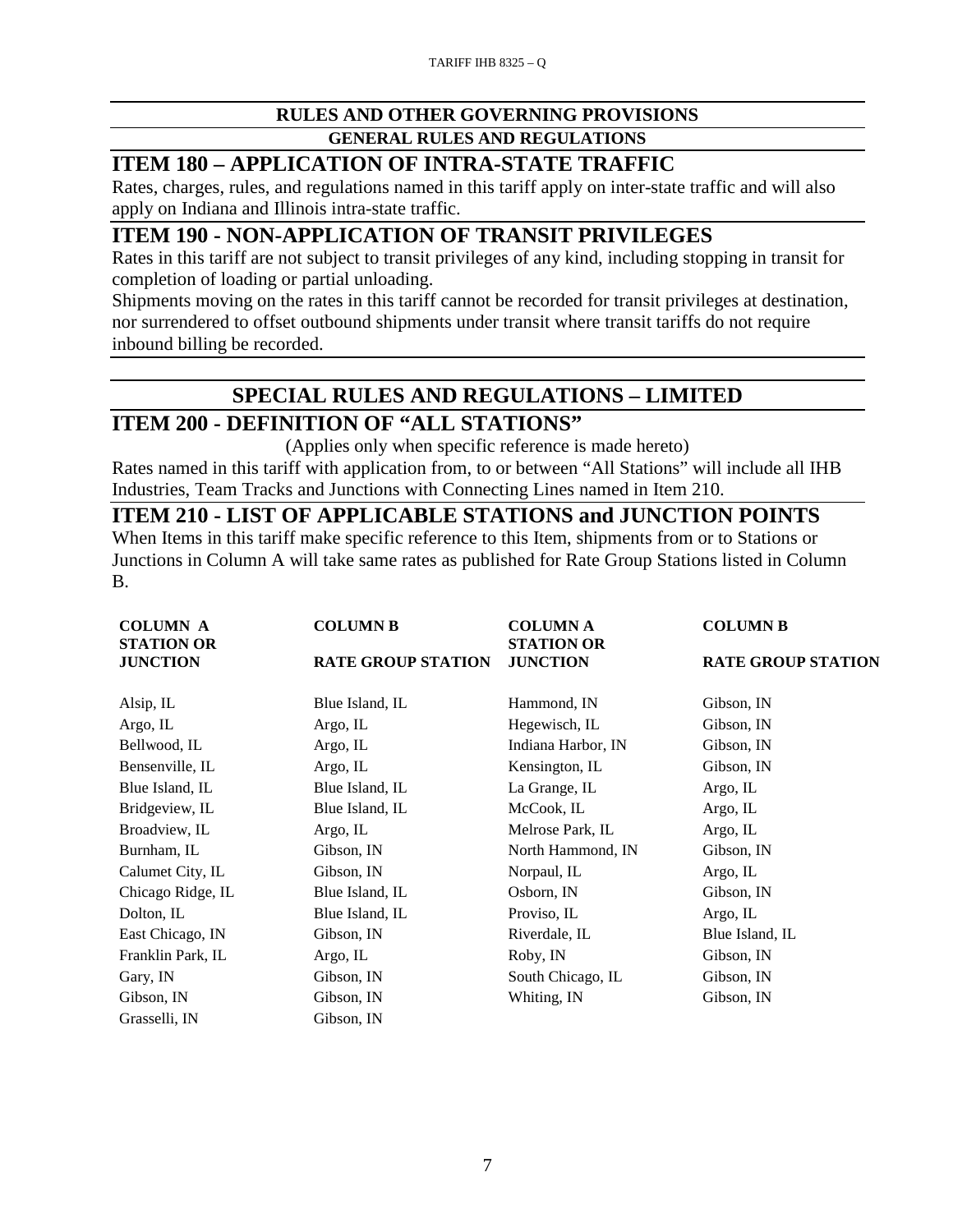| Section 1 - Local Switching Rates                                                                                                                                                                                                                                                                                                                                                                                                                                                                                                                                                                                                                                     |                                                                                                                                                                                                                                                                                                                                                                                                                                          |                             |                             |                  |
|-----------------------------------------------------------------------------------------------------------------------------------------------------------------------------------------------------------------------------------------------------------------------------------------------------------------------------------------------------------------------------------------------------------------------------------------------------------------------------------------------------------------------------------------------------------------------------------------------------------------------------------------------------------------------|------------------------------------------------------------------------------------------------------------------------------------------------------------------------------------------------------------------------------------------------------------------------------------------------------------------------------------------------------------------------------------------------------------------------------------------|-----------------------------|-----------------------------|------------------|
| <b>ITEM</b>                                                                                                                                                                                                                                                                                                                                                                                                                                                                                                                                                                                                                                                           | <b>COMMODITY</b>                                                                                                                                                                                                                                                                                                                                                                                                                         | <b>BETWEEN</b>              | <b>AND</b>                  | <b>CHARGE</b>    |
| 1200                                                                                                                                                                                                                                                                                                                                                                                                                                                                                                                                                                                                                                                                  | ALL COMMODITY CARLOAD FREIGHT.<br>except as provided in Items 1210 through<br>1300. Rates do not apply on cars exceeding<br>height, width, or maximum gross weight<br>restrictions of the IHB, contact your IHB<br>representative for more Information                                                                                                                                                                                   |                             | All Stations (See Item 200) | \$800 PC         |
| 1210                                                                                                                                                                                                                                                                                                                                                                                                                                                                                                                                                                                                                                                                  | <b>EMPTY FREIGHT CARS</b> new, or having had<br>a previous loaded movement in commercial<br>service, moving on own wheels to or from<br>facilities served by the IHB for the purpose of<br>sale, storage, restenciling, cleaning, lining,<br>relining, maintenance, modification, repair<br>(Subject to Notes 1, 2 and 3)                                                                                                                |                             | All Stations (See Item 200) | \$250 PC         |
| Note 1: This Item will apply on a newly-acquired or restenciled car moving prior to first loaded move in commercial<br>service, or a car moving for sale.<br>Note 2: If the empty movement is immediately preceded by an IHB loaded revenue movement, no charge will be<br>made for the handling of the empty to the repair facility.<br>Note 3: If the empty movement is immediately followed by an IHB loaded revenue movement, no charge will be<br>made for the handling of the empty from the repair facility, except that if no charge was made by IHB on the empty<br>movement to the repair facility (see Note 2), The charges named in this Item will apply. |                                                                                                                                                                                                                                                                                                                                                                                                                                          |                             |                             |                  |
| 1215                                                                                                                                                                                                                                                                                                                                                                                                                                                                                                                                                                                                                                                                  | <b>RAILWAY CARS MOVING ON OWN</b><br><b>WHEELS FOR DISMANTLING PURPOSES</b><br><b>ONLY</b>                                                                                                                                                                                                                                                                                                                                               |                             | All Stations (See Item 200) | \$250 PC         |
| 1260                                                                                                                                                                                                                                                                                                                                                                                                                                                                                                                                                                                                                                                                  | <b>RAILWAY EQUIPMENT</b> moved on own<br>wheels viz, Baggage, Express, Mail, Dining,<br>Sleeping Cars, Passenger Coaches or<br>Caboose Cars. Ballast Spreaders, Cranes,<br>Derricks, Shovels, Maintenance of Way or<br>track laying machines, Snow Plows, Scale<br>Test Cars or Rail trains. Railway equipment<br>that is out of date for air brake inspection, or<br>not suitable for interchange. (Subject to notes<br>1, 2, 3 and 4.) |                             | All Stations (See Item 200) | \$1,100 PC       |
| Note 1: Carriers maximum liability for lading loss or damage to equipment is \$10,000 per shipment.<br>Note 2: If Railroad determines at any point that special handling is required to insure safe movement of equipment<br>billed under this item, any such charges incurred will be billed in addition to the rate.<br>Note 3: Equipment billed under this rate must be inspected by mechanical department and approved for<br>movement over the IHB.<br>Note 4: Rate quoted in this item does not include charges for the cost of repairs necessary for the safe movement<br>of equipment moving on own wheels.                                                   |                                                                                                                                                                                                                                                                                                                                                                                                                                          |                             |                             |                  |
|                                                                                                                                                                                                                                                                                                                                                                                                                                                                                                                                                                                                                                                                       | LOCOMOTIVES, Tenders, and Locomotives<br>and Tenders combined and other Locomotive<br>Power Units, including Slugs and Power<br>Boosters, moving on own wheels.                                                                                                                                                                                                                                                                          |                             |                             |                  |
| 1270                                                                                                                                                                                                                                                                                                                                                                                                                                                                                                                                                                                                                                                                  | <b>HOT METAL LADLE CARS, empty, moved</b><br>on own wheels.                                                                                                                                                                                                                                                                                                                                                                              | All Stations (See Item 200) |                             | \$1,100 per unit |
|                                                                                                                                                                                                                                                                                                                                                                                                                                                                                                                                                                                                                                                                       | <b>DIMENSIONAL SHIPMENTS, exceeding</b><br>height, width, or maximum gross weight<br>restrictions of the IHB. Contact you IHB<br>representative for more information.                                                                                                                                                                                                                                                                    |                             |                             |                  |
| 1280                                                                                                                                                                                                                                                                                                                                                                                                                                                                                                                                                                                                                                                                  | <b>LOCOMOTIVES, including Slugs and Power</b><br>Boosters, other than new, moving on own<br>wheels, dead or under own power.                                                                                                                                                                                                                                                                                                             | Indiana Harbor, IN          | Indiana Harbor, IN          | \$600 per unit   |
| 1300                                                                                                                                                                                                                                                                                                                                                                                                                                                                                                                                                                                                                                                                  | <b>SCRAP IRON or STEEL.</b> Having value for<br>remelting purposes only.                                                                                                                                                                                                                                                                                                                                                                 | Gibson, IN                  | Gibson, IN                  | \$425 PC         |